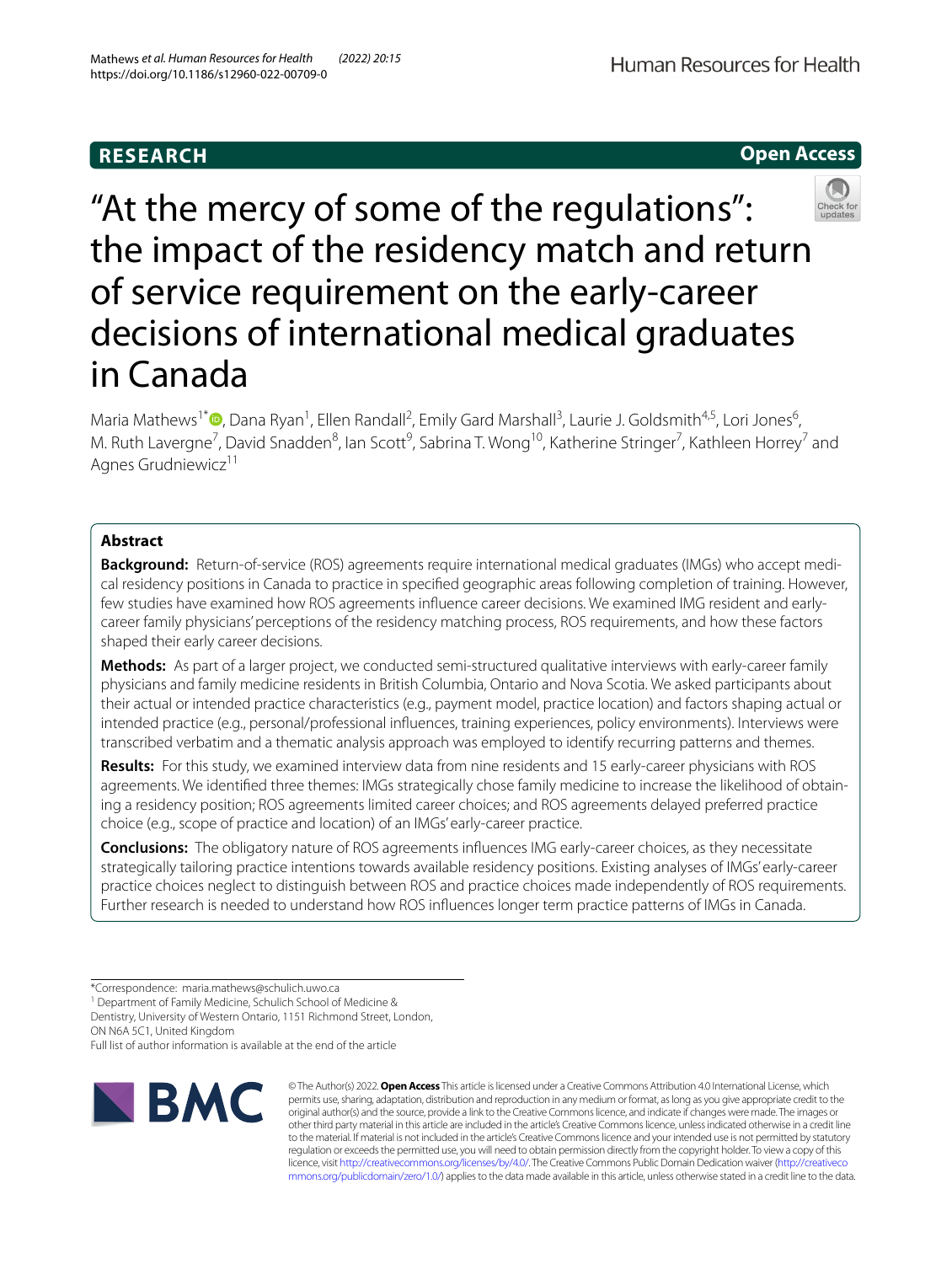**Keywords:** Post-graduate medical education, Residency, International medical graduate, Early-career family physician, Return-of-service, Family medicine, Qualitative research

## **Background**

In Canada, international medical graduates (IMGs) are physicians who, regardless of citizenship, graduated from medical school outside the country. IMGs face many hurdles qualifying for practice in Canada. Obtaining a post-graduate residency position in Canada is competitive  $[1]$  $[1]$  $[1]$ ; in 2021, only 410 of 1356 IMG applicants matched to a residency position [\[2](#page-8-1)]. For those who do not have opportunities to complete residency training abroad, or whose post-graduate training or previous clinical experience is not recognized in Canada, residency is the only route that will qualify an IMG to work as a physician in this country. Unlike graduates of a Canadian medical school (CMGs), most residency positions available to IMGs in Canada are in family medicine and require trainees to fulfl return-ofservice (ROS) agreements [\[3](#page-8-2)].

ROS agreements are used in many countries as a method of recruiting physicians with the intent to address physician shortages in rural or under-serviced communities  $[4-8]$  $[4-8]$ . In Canada, all provinces, with the exception of Alberta and Quebec, require the majority of IMGs who match to residency positions to complete ROS agreements, although the specifc eligibility criteria and service terms vary (Table [1](#page-2-0)). Contract terms are tied to the residency matching process and vary by province, trainee type (IMGs or CMGs), the application round (or iteration), and whether the trainee has matched with a seat designated for another trainee type (e.g., IMG matching to a CMG-designated seat). IMG-designated positions are often limited to specifc disciplines, most often family medicine. CMGs are also required to complete ROS agreements if they opt for specifc training programs (e.g., Manitoba's Northern Remote stream) or if they match to IMG-designated residency positions (e.g., in Prince Edward Island, New Brunswick, or Nova Scotia). Physicians who are unable or unwilling to complete their service commitment can avail of a repayment or "buy-out" option that requires them to pay back all, or a pro-rated portion, of the costs associated with their training, plus applicable interest, however, some provincial programs include additional penalties (e.g., British Columbia) or repayment requirements (e.g., Saskatchewan) to discourage IMGs from taking this option. Service commitments range from 1 to 5 years in length and are expected to begin upon completion of residency training. Notably, graduates of medical schools in the United States are considered equivalent to CMGs in the residency match, meaning they may apply at the same time as CMGs and compete for CMG-designated positions that do not require a ROS obligation [[3](#page-8-2)]. Voluntary ROS programs are only available to CMG post-graduate trainees (Table [2](#page-3-0)). These ROS agreements differ from mandatory ROS requirements in that they provide CMGs with funding in the form of a bursary and are generally not a condition of residency admission. Voluntary ROS agreements are also available to CMG undergraduate trainees [[6\]](#page-8-5).

How do the limited choice of available residency disciplines and ROS requirements shape the early-career decisions of IMGs in Canada? Using qualitative interviews, we examined resident and early-career IMG family physicians' perceptions of the residency matching process and ROS requirements to understand how these two factors shaped their career decisions. For many IMGs, obtaining a residency position is viewed as the end of a long, challenging road to entering the physician workforce in Canada. While a number of studies have explored the experiences of IMGs as they qualify for residency programs [\[9](#page-8-6), [10\]](#page-8-7), few studies have examined IMGs as they enter practice in Canada or considered how residency conditions infuence their career decisions. Given the role that IMGs play in addressing physician shortages in many countries, this study highlights the early-career workforce impacts of Canada's policy approach.

## **Methods**

This study is a planned sub-analysis from a larger project examining early career infuences of family physicians in Canada [[11\]](#page-8-8). For the larger project, we conducted semi-structured qualitative interviews with early-career family physicians and family medicine residents in the Canadian provinces of British Columbia, Ontario, and Nova Scotia. "Early-career" is defned as family physicians who had been in practice for 10 years or less. We purposefully recruited participants along a wide range of personal and practice characteristics (i.e., maximum variation sampling [\[12](#page-8-9)]): gender, relationship status, parental status, practice setting, specialized training, and IMG versus CMG status. To recruit participants, study invitations were sent to current trainees and recent alumni of family medicine residency programs in British Columbia, Ontario, and Nova Scotia. We also recruited participants using social media (e.g., Twitter, Facebook), posters at research conferences, and notices at public talks given by study investigators. Additionally, Doctors Nova Scotia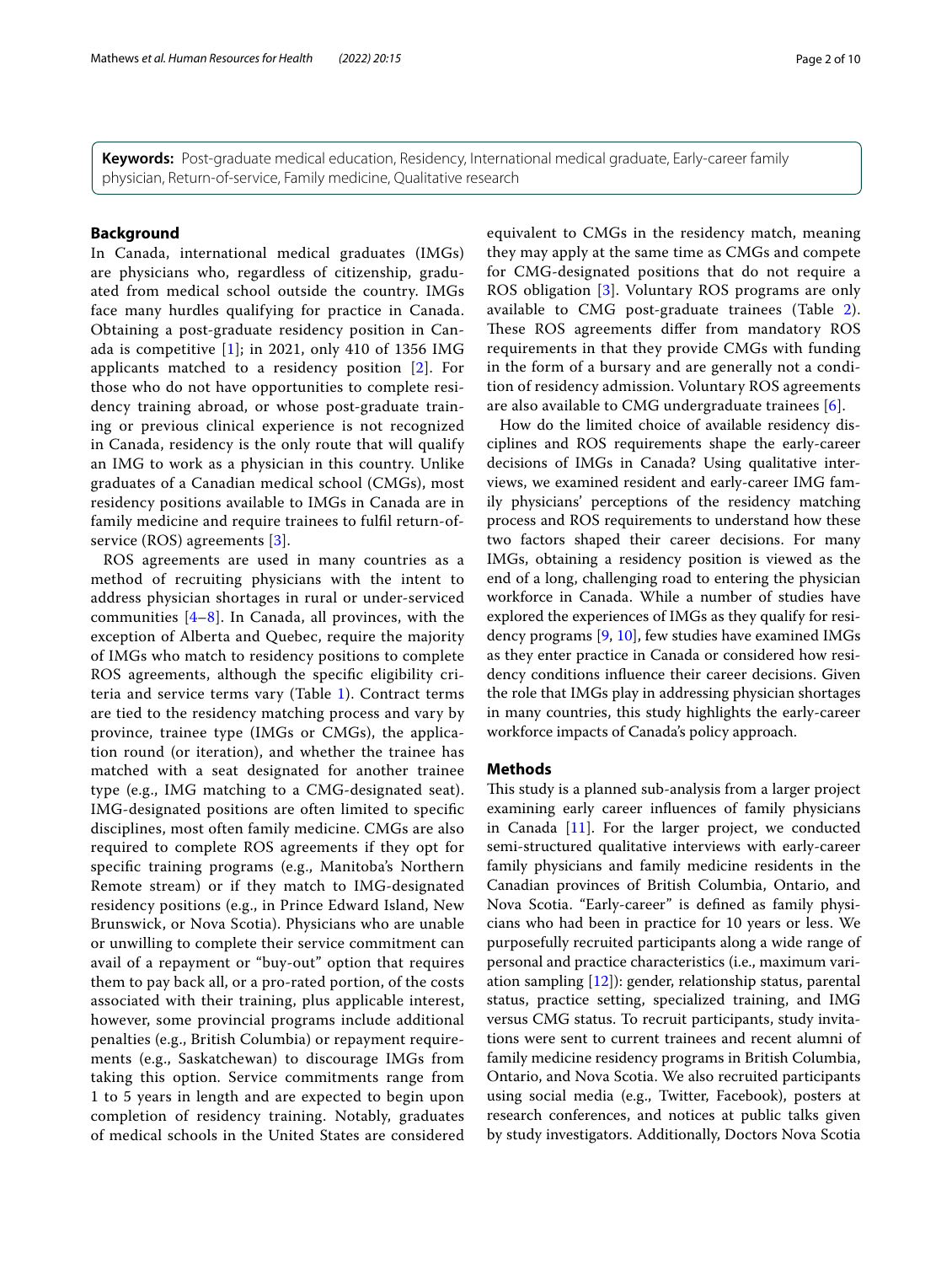| Province       | Program Name                                                                                                                                                                                                                                                        | Trainee<br>Туре |            | Round*         | Program            |              | Eligibility Criteria (CaRMS<br>Stream**)                                                                                       | <b>Time Requirement</b>                                                                                                                                                                              | Payback amount                                                                                      |
|----------------|---------------------------------------------------------------------------------------------------------------------------------------------------------------------------------------------------------------------------------------------------------------------|-----------------|------------|----------------|--------------------|--------------|--------------------------------------------------------------------------------------------------------------------------------|------------------------------------------------------------------------------------------------------------------------------------------------------------------------------------------------------|-----------------------------------------------------------------------------------------------------|
|                |                                                                                                                                                                                                                                                                     | Μ               | <b>CMG</b> |                | Medicine<br>Family | <b>Other</b> |                                                                                                                                |                                                                                                                                                                                                      |                                                                                                     |
| BC             | Return of Service Program [22]                                                                                                                                                                                                                                      |                 |            |                |                    |              | Competitive stream [23]<br>Parallel stream [23]                                                                                | 2 years [24-25]                                                                                                                                                                                      | mated damages (cost of replace-<br>Cost of training + interest + esti-                              |
|                |                                                                                                                                                                                                                                                                     |                 |            |                |                    |              |                                                                                                                                |                                                                                                                                                                                                      | ment physician + average annual<br>MSP billings). [22]                                              |
| $S_{\text{K}}$ | International Medical Graduate<br>Postgraduate Medical Training<br>[26]                                                                                                                                                                                             | ↘               |            | $\tilde{L}$    |                    |              | second iteration for family medi-<br>cine; first iteration only for other<br>Competitive stream (first and<br>speciality) [23] | 1 year ROS/1 year of training [27]                                                                                                                                                                   | Costs of training $+$ interest [27]                                                                 |
| <b>SK</b>      | No formal title                                                                                                                                                                                                                                                     |                 |            | 12             |                    |              | Parallel stream [23]                                                                                                           | 1 year ROS/1 year of training [28]                                                                                                                                                                   | Costs of training + interest paid in<br>one lump sum [28]                                           |
| $\leq$         | IMG Return of Service Program<br>(IMG ROS) [29]                                                                                                                                                                                                                     |                 |            | $\overline{1}$ |                    |              | Parallel stream; includes subspe-<br>cialty positions [24]                                                                     | 5 years; physicians with multiple<br>ROS adhere to most restrictive<br>ROS [29]                                                                                                                      | est + administrative costs; may be<br>repaid in installments [29, 30]<br>Costs of training + inter- |
| $\equiv$       | No formal title                                                                                                                                                                                                                                                     |                 |            |                |                    |              | Competitive stream [23]<br>Parallel stream [23]                                                                                | 1 year ROS/1 year of training [24]                                                                                                                                                                   | Prorated cost of training based on<br>number months of ROS unful-<br>filled + interest [31-32]      |
| $\frac{8}{2}$  | No formal title                                                                                                                                                                                                                                                     |                 |            |                |                    |              | Graduates of Non-LCME/CACMS-<br>Accredited Medical Schools<br>parallel stream [24]<br>GNLGAMS)                                 | 1 year ROS/1 year of training<br>$[33 - 34]$                                                                                                                                                         | Not specified                                                                                       |
|                |                                                                                                                                                                                                                                                                     |                 |            | $\sim$         |                    |              | GNLGAMS competitive stream<br>[24]                                                                                             |                                                                                                                                                                                                      |                                                                                                     |
| $\cong$        | No formal title                                                                                                                                                                                                                                                     |                 |            |                |                    |              | GNLGAMS competitive stream<br>GNLGAMS parallel stream [24]<br>24]                                                              | 1 year ROS/1 year of training [33]                                                                                                                                                                   | Not specified                                                                                       |
| 띧              | No formal title                                                                                                                                                                                                                                                     |                 |            |                |                    |              | GNLGAMS competitive stream<br>GNLGAMS parallel stream [24]<br>[24]                                                             | 1 year ROS/1 year of training [33]                                                                                                                                                                   | Not specified                                                                                       |
|                | $^{*}\text{Parallel–IMGs apply to a separate stream of positions than CMGs in one or more disciplines; competitive—IMGs apply to the same positions as CMGs in all disciplines.}$<br>"Round-denotes the first or second iteration of the residency matching process |                 |            |                |                    |              |                                                                                                                                | ROS return of service; CMG Canadian medical graduates; M/G international medical graduates; LCME/CACMS Liaison Committee on Medical Education/Committee on Accreditation of Canadian Medical Schools |                                                                                                     |

<span id="page-2-0"></span>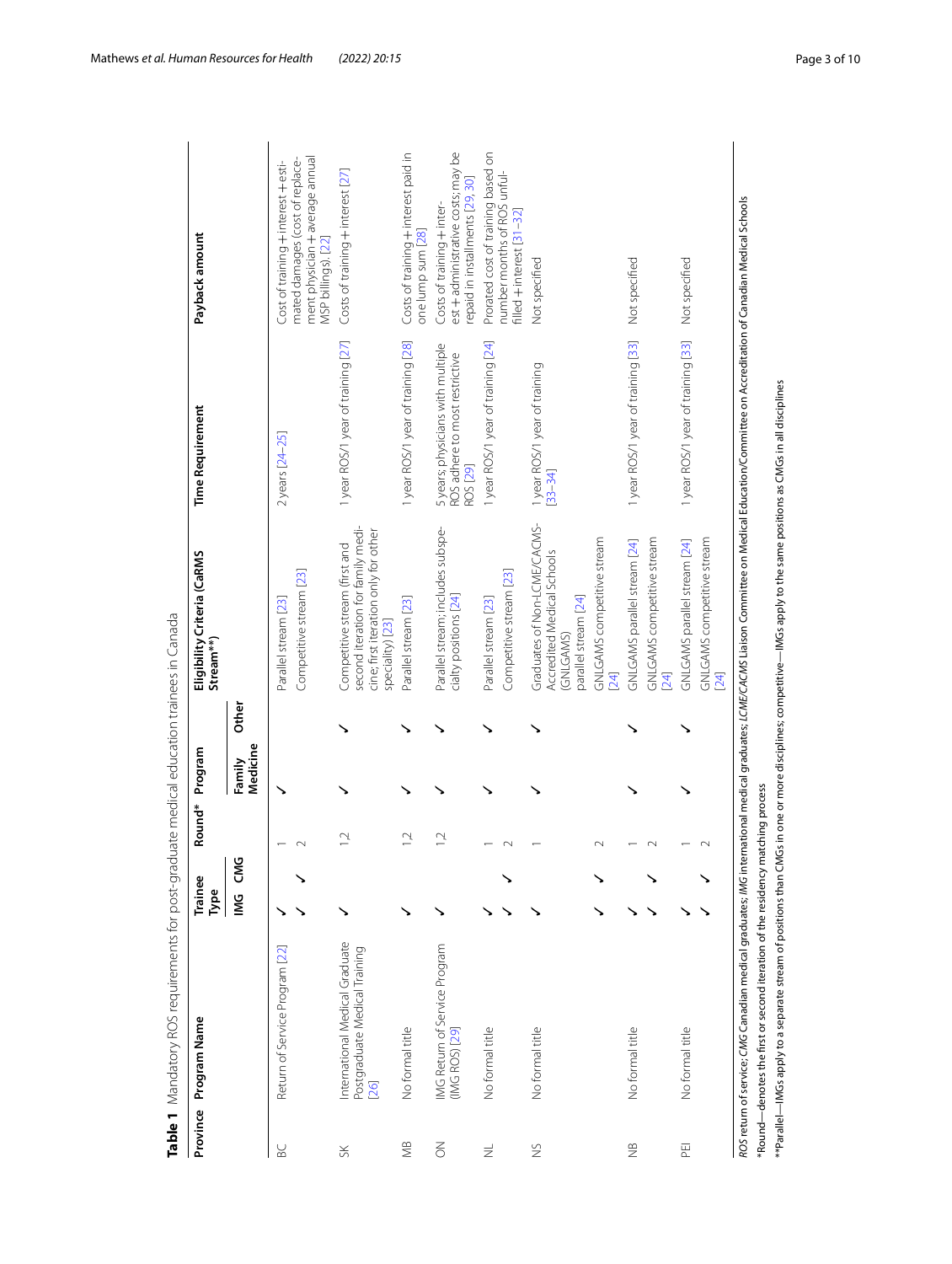|              | Table 2 Voluntary post-graduate medical education                                  |                    |       | ROS programs for CMG* in Canada                                                                                                                                                                      |                                                |                                                                                                                                             |                                                                                                                               |
|--------------|------------------------------------------------------------------------------------|--------------------|-------|------------------------------------------------------------------------------------------------------------------------------------------------------------------------------------------------------|------------------------------------------------|---------------------------------------------------------------------------------------------------------------------------------------------|-------------------------------------------------------------------------------------------------------------------------------|
| Province     | Program name                                                                       | Program            |       | Eligibility criteria                                                                                                                                                                                 | Funding                                        | Time requirement                                                                                                                            | Payback amount                                                                                                                |
|              |                                                                                    | Medicine<br>Family | Other |                                                                                                                                                                                                      |                                                |                                                                                                                                             |                                                                                                                               |
| BC           | Return of Service Program<br>$[22]$                                                | ↘                  |       | Parallel stream for designated<br>residency positions [23]                                                                                                                                           | Not specified                                  | I year ROS/1 year training; to<br>maximum of 3 years [22]                                                                                   | ment physician + average annual<br>mated damages (cost of replace-<br>Training cost + interest + esti-<br>MSP billings). [22] |
| $S\check{K}$ | Family Medicine Resident<br>Bursary [39, 40]                                       |                    |       | Specific for family medicine<br>residents [40]                                                                                                                                                       | \$25,000 per year (up to three<br>years) [40]  | community, or 6 months with<br>SK Medical Association locum<br>1 year ROS/2 years in regional<br>community, 1 year in rural<br>program [40] | All or a portion of the<br>costs + interest [40]                                                                              |
| ЖB           | Medicine Stream (NRFMS) [41]<br>Northern Remote Family                             |                    |       | anyone who is matched to this<br>Parallel stream**; required for<br>particular stream [28]                                                                                                           | \$50,000 taxable [28, 41]                      | 2 years [28]                                                                                                                                | \$50,000 + interest; can be pro-<br>rated [28, 41]                                                                            |
|              | Financial Assistance Program<br>Medical Student/Resident<br>(MSRFAP) [38, 42]      |                    |       | MB or a MB College of Medicine<br>residency program in another<br>residents at the University of<br>Available to family medicine<br>Canadian/US university [42]                                      | \$20,000 grant [42]                            | 1 year of ROS/1 year grant<br>received [42]                                                                                                 | Not specified                                                                                                                 |
| $\equiv$     | Medical Resident Bursary<br>Program <sup>[32]</sup>                                |                    | ↘     | must be identified by the RHA<br>streams; existing service need<br>Parallel and competitive<br>[23]                                                                                                  | \$25-90,000 based on ROS<br>community [32]     | 36 months/bursary [32]                                                                                                                      | on number months of ROS unful-<br>Prorated cost of training based<br>filled + interest [43]                                   |
| $\gtrapprox$ | Family Medicine Bursary [44]                                                       | ↘                  |       | Available to full-time, part-time<br>and locums [44]                                                                                                                                                 | \$60,000 [44]                                  | 3 years [44-45]                                                                                                                             | Not specified                                                                                                                 |
| $\tilde{z}$  | New Physicians and Medical<br>Recruitment Incentives for<br>Residents (urban) [35] |                    |       | last 2 years of residency training<br>Available to residents in their<br>as well as new physicians, up                                                                                               | \$30,000 [35]                                  | 2 consecutive years [35]                                                                                                                    | Not specified                                                                                                                 |
|              | New Physicians and Medical<br>Recruitment Incentives for<br>Residents (rural) [35] | ↘                  |       | to 6 months prior to their start<br>date [35]                                                                                                                                                        | \$80,000 [35]                                  | 4 consecutive years [35]                                                                                                                    |                                                                                                                               |
| 푼            | Return-in-Service Grant [36]<br>Family Medicine Physician                          |                    |       | be in the PEI Family Medicine<br>Physicians must be relocat-<br>ing from out of province or                                                                                                          | Up to \$90,000 (depending on<br>location) [36] | Not specified                                                                                                                               | Repayment of funds + interest<br>36                                                                                           |
|              | Family Medicine Sponsorship<br>Program [37]                                        |                    |       | Residency Training Program<br>and not have another ROS<br>commitment [36]                                                                                                                            | \$80,000 [37]                                  | 5 years [37]                                                                                                                                |                                                                                                                               |
|              | ROS return of service; CMG Canadian medical graduates                              |                    |       |                                                                                                                                                                                                      |                                                |                                                                                                                                             |                                                                                                                               |
|              | "Voluntary ROS programs are available only to CMG                                  |                    |       | **Parallel—international medical qraduates (IMG) apply to a separate stream of positions than CMG in one or more disciplines; competitive—IMG apply to the same positions as CMGs in all disciplines |                                                |                                                                                                                                             |                                                                                                                               |

<span id="page-3-0"></span>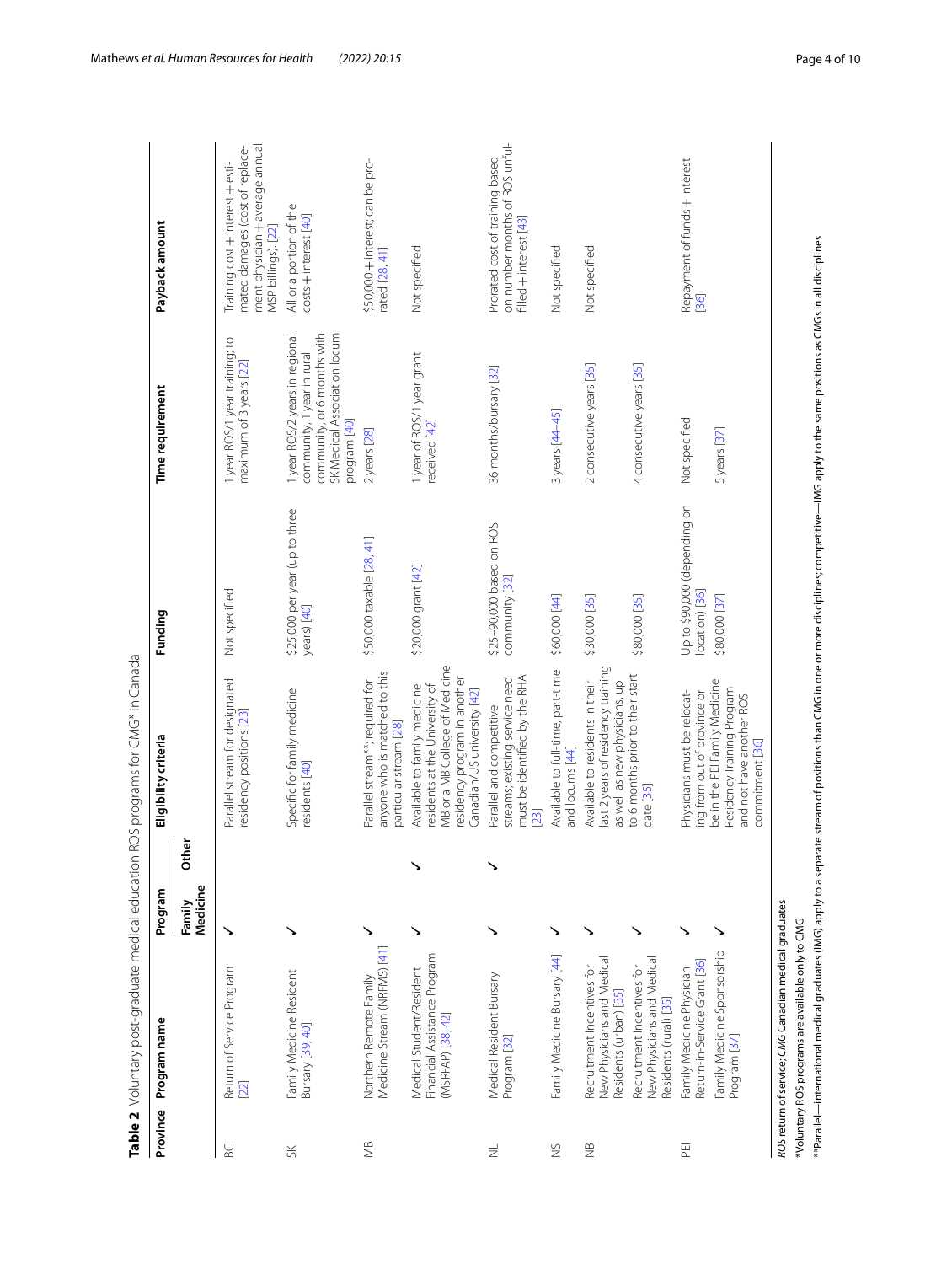(the physicians' union) emailed study invitations to their members.

Respondents to our study invitation initially completed an online screening survey using Opinio (ObjectPlanet Inc., Oslo, Norway), enabling us to assess for eligibility and gather demographic and practice-related information to facilitate purposeful sampling. We sent invitations to selected candidates and monitored survey responses on a weekly basis, which allowed us to adjust subsequent candidate selection, until we reached saturation (i.e., obtained sufficient data to allow for rigorous interpretation) in each province  $[12-14]$  $[12-14]$ . Participants were offered an honorarium.

## **Data collection**

A single researcher in each province conducted interviews with participants by phone or video-conference. At the start of each interview, the researcher obtained the participant's verbal consent. The interviewer asked about the participant's actual or intended practice characteristics (e.g., practice location, payment model) and the factors that shaped actual or intended practice, such as personal infuences (e.g., family, gender, fnancial considerations), professional infuences (e.g., professional satisfaction, work-life balance), experience during training (e.g., location, mentorship), and the policy environment (e.g., feasibility of practice). Diferent interview guides were used depending on whether the participant was a resident or early-career family physician. Interviews were recorded and transcribed verbatim. After each interview, the interviewer wrote feld-notes to summarize key and/ or unusual observations.

## **Data analysis**

The interview data were analyzed using an iterative multi-stage approach to thematic analysis [\[15](#page-8-11)]. Working with resident interviews, six members of the research team independently examined a single transcript line-byline, using an inductive approach to identify a preliminary set of key themes  $[15]$ . The research team discussed these initial themes and then compared them to factors previously identifed in the literature to create a preliminary coding template. The research assistants applied these preliminary codes to three additional resident transcripts and identifed additional codes, which were then discussed by a working group of researchers and clinician-partners. The working group refined the coding template, which was then tested on a separate single transcript by ten team members, leading to a fnal version of the coding template. The three research assistants used the fnal template to code the full set of resident transcripts, using NVivo version 12.0 (software designed to assist in the organization and management of qualitative data). We integrated additional emergent codes into the coding template and applied them retroactively to any interviews that had already been coded.

We applied the codebook from the resident interviews to a sub-sample of physician interview transcripts, with 11 team members each coding the same physician transcript line-by-line. The resident coding template was then amended to generate a draft physician coding template. Three research assistants used the physician coding template to each code five interviews  $(n=15)$  and another round of changes and additions were integrated into the template. Research assistants used this fnal physician coding template to code the physician interview transcripts using software described above (NVivo version 12.0). To ensure the consistency of the code book, each of the three research assistants coded one transcript from another province. For the sub-analysis portion of the study presented in this paper, we focused exclusively on interview data from IMGs and examined node reports for the codes IMG and ROS, and summarized recurring themes and identifed illustrative quotes.

To protect confdentiality, we used study numbers to identify participants and have edited (demarcated by square brackets) potentially identifying information in quotations. For each quotation, we have also identified whether the participant was a resident  $(R)$  or physician (P), and the abbreviation of province in which they worked or trained (BC—British Columbia, ON—Ontario, NS—Nova Scotia).

## **Positionality**

The authors include individuals who are involved (directly or indirectly) in the selection and training of family medicine residents in Canada, family physicians in urban and rural locations, IMGs, and immigrants to Canada. Authors in the group held a range of personal views on ROS programs. Through discussion of drafts of the manuscript, we arrived at a description and interpretation of fndings that balanced our individual views and refected the data (quotations) gathered from study participants.

## **Results**

Across the three provinces, 31 of 32 invited residents and 63 of 65 invited early career physicians completed an interview. One invited resident and one invited physician did not participate due to scheduling conficts, and one invited physician withdrew without providing a reason. Interviews were between 45 and 60 minutes in length.

For this sub-analysis, which focussed on IMG-specifc issues, we included only IMG study participants who comprise 9 (37.5%) residents and 15 (62.5%) physicians (Table [3](#page-5-0)). The majority of IMG participants were female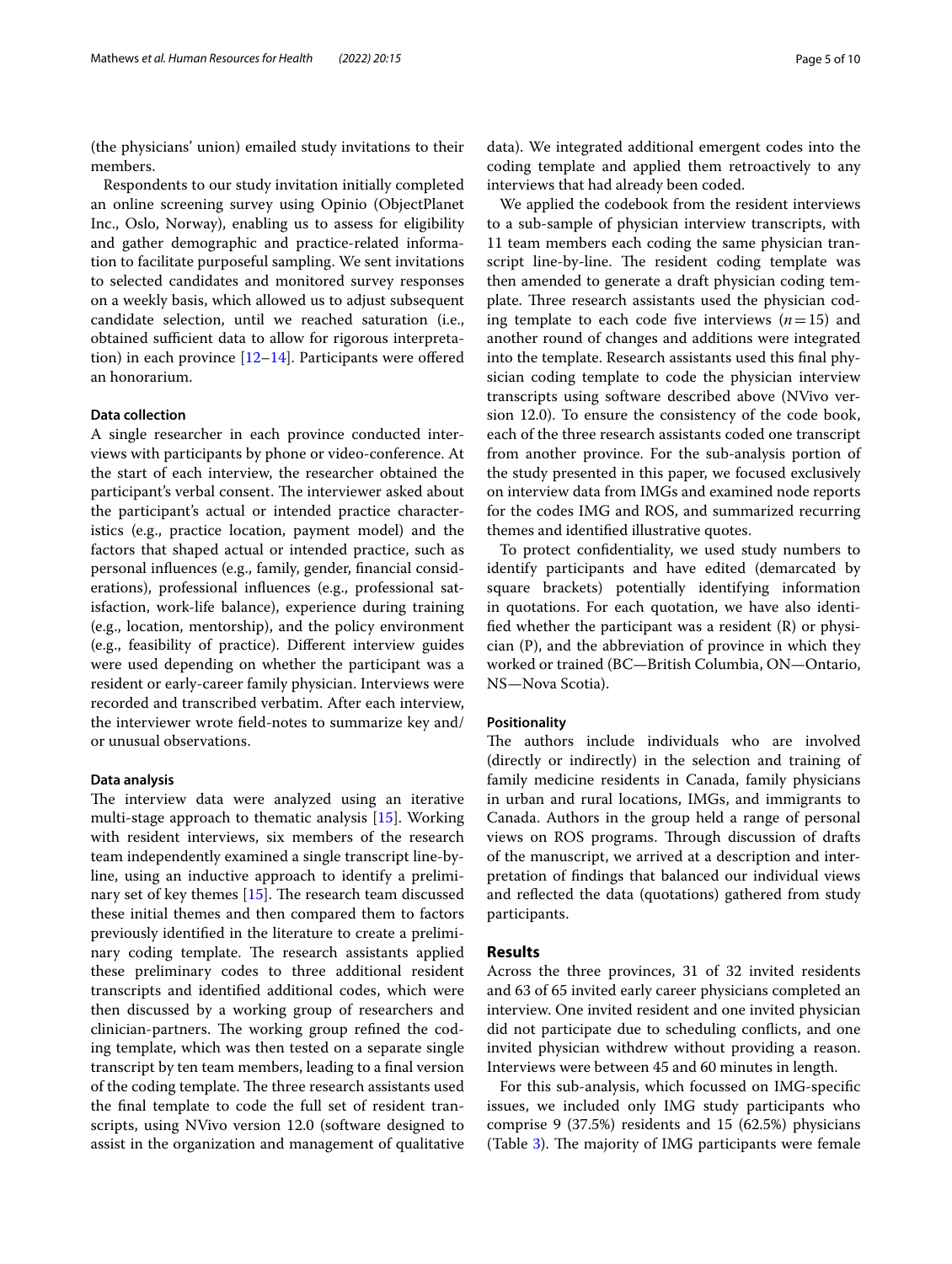<span id="page-5-0"></span>**Table 3** Characteristics of international medical graduate study participants

| <b>Participant characteristics</b>  | $n = 24$<br>n(%) |
|-------------------------------------|------------------|
| Career stage                        |                  |
| Physician                           | 15(62.5)         |
| Resident                            | 9(37.5)          |
| Province*                           |                  |
| <b>British Columbia</b>             | 8(33.3)          |
| Ontario                             | 10(41.7)         |
| Nova Scotia                         | 7(29.2)          |
| Gender**                            |                  |
| Male                                | 11(45.8)         |
| Female                              | 13 (54.2)        |
| <b>Relationship status</b>          |                  |
| Partnered (married or equivalent)   | 17 (70.8)        |
| Un-partnered (single or equivalent) | 7(29.2)          |
| Have children                       |                  |
| No                                  | 10(41.7)         |
| Yes                                 | 14 (58.3)        |
| Years in practice                   |                  |
| 0 (still in residency)              | 9(37.5)          |
| $1 - 5$                             | 12 (50.0)        |
| $6 - 10$                            | 3(12.5)          |
|                                     |                  |

\*Adds to more than 100% because 1 participant worked in 2 provinces

\*\*Participants were asked to report their gender in an open-text response; only these two categories were reported by participants

(54.2%), partnered (70.8%), and had children (58.3%). Twelve of the 16 physicians had been in practice for less than 5 years (four had been in practice for less than 2 years and still would have been serving their ROS commitment, if applicable). Many of the participants were Canadians who studied abroad  $[1]$  $[1]$ , that is, trainees who were Canadian citizens or permanent residents before attending medical school abroad.

We identifed three themes: IMGs strategically chose family medicine to increase the likelihood of obtaining a residency position; ROS limited career choices; and ROS agreements delayed preferred practice choices for IMGs.

## **Family medicine as a strategic residency choice**

The limited availability of IMG residency training options in Canada had a profound infuence on study participants' training choices. While some were drawn to family medicine for other reasons, most indicated they had opted to specialize in family medicine to increase their likelihood of matching (i.e., obtaining a residency position in Canada). For a number of IMGs, for example, positive experiences during medical school electives and strong mentors were very infuential in their choice of family medicine: "*And one of the doctors that I worked* 

*with was amazing. And she kind of made me excited about doing family medicine"* (P62 BC), but the residency match was always an overriding concern:

*I think I had some very good mentors in primary care, in family medicine in terms of like seeing other bright, like young engaged female physicians that were really enjoying family practice. And that was a pretty big infuence on me. And then realistically the other biggest infuence was the CaRMS [Canadian Resident Matching Service] matching process, and the number of spots for family medicine versus for other specialties. And so, when you're an international graduate, you're playing a bit of a numbers game to get back into Canada. And so that probably infuenced me as much as anything else did (P20 BC).*

Other participants noted that they likely would have chosen family medicine even if other options ofered the same likelihood of being able to train in Canada. For example, a physician now practicing in Nova Scotia recalled that:

*I did a number of my family medicine rotations in med school back in Canada. And I did them mostly in Ontario but with a few really great family physicians who had really great practices. And I think that helped infuence me. And then to be completely honest, I didn't want to stay [abroad]. I wanted to come home [to Canada]. And trying to get an IMG residency spot in anything other than family medicine, I think… I didn't even think I'd get a family med one. But that was a big factor though as well. Like you know, I wanted to be back here, and I wanted to do my residency here. And family medicine provided the most opportunities for me. But I'm glad I chose it. I'm glad I'm not a radiation oncologist (P22 NS).*

However, for others, family medicine was chosen over other specialties as a trade-of to increase their chances in the match: "*For a while I thought maybe I'd like to do neurology or something. But I feel like anything that would have been competitive would have been really tough for me to get as an IMG grad rather than as a Canadian grad. So that was probably the biggest infuence*" (P51 ON).

## **ROS restricted career choices**

For many IMGs, the ROS requirement was an unwelcome feature of the post-graduate medical system in Canada, and many felt that they had no real choice about accepting a ROS agreement: "*One can say that we signed the return of service contract willfully, and we could choose not to sign it. But I want this to be recorded if possible that*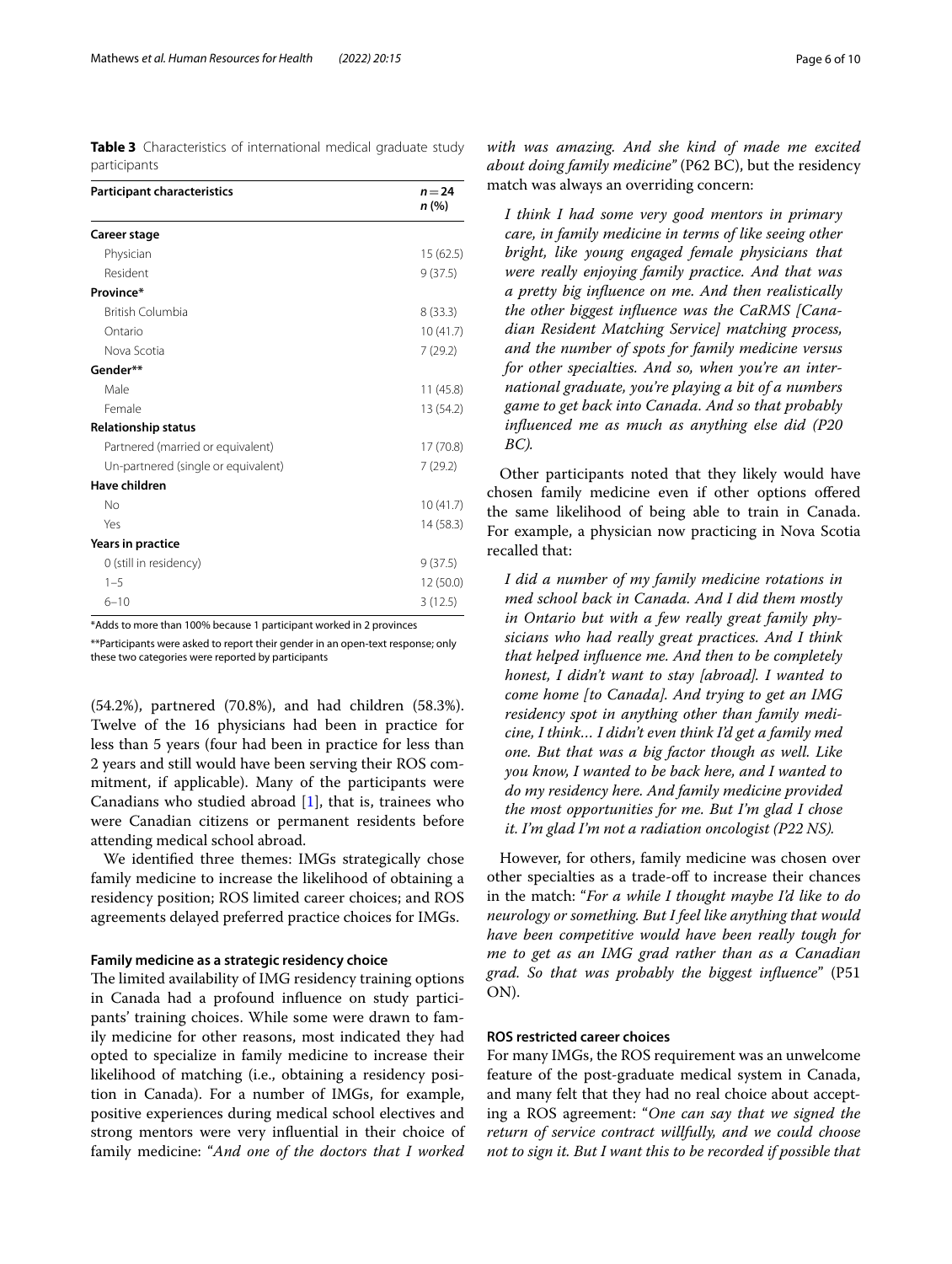*it was not a choice…they [IMG] are doing it because they have no other option*…" (R8 BC). Study participants indicated the ROS also restricted their choices of subsequent training and future type of practice. For example, when asked whether he was considering completing a supplementary third year of focused training (i.e., PGY3), an IMG physician believed that: "*You are not allowed to do anything else until you have completed your return of service. So, you can do it afterwards. But then you're 3 years out in practice"* (P20 BC). He believed that while he could apply to complete the additional training after the service commitment, he was unlikely to be competitive in the PGY3 match, because he felt his years out of residency would disadvantage him when competing against applicants currently in residency.

#### **ROS delays preferred practice choices**

ROS requirements also created much uncertainty for IMGs. Most IMGs do not know, where they will be completing their ROS or the nature of their practice during their ROS until late in their residency training. When asked about future practice intentions, residents responded: "*I'm unable to comment on that at this time. And the reason is that because I do not yet know the details of my return of service. Tat will occur over the next year or so. But at this point I can't answer that question"* (R15 NS) and "*I'm not sure because I don't know where my return of service agreement will be. I don't necessarily know if I'll have the fexibility to create the practice that I'd ultimately like to have my career into"* (R14 NS).

It is not always possible for an IMG to obtain a ROS agreement that allows them to practice clinically in their preferred way. For example, an IMG in Ontario noted that she may have little choice about the scope of practice of her work given that her choices are dictated by Ministry regulations:

*And I guess whether I end up working, doing hospital work or not, in the next few years is probably because the Ministry is making it a regulation for us or forcing us to do it for the FHO [Family Health Organization, a model of primary care]. It's hard to say whether I would agree to that or not. But yeah, I sort of am at the mercy of some of the regulations (P51 ON).*

Another IMG physician in Ontario was able to fnd a position that met ROS requirements and allowed her to work in a hospital, but because she was required to work in a smaller community, the ROS requirements prevented her from more longer term considerations, such as setting up an independent practice:

*I did not think about opening my own practice independently because my return of service requires me to work outside of the [city name], outside of [another, larger metropolitan area]. … I found I really enjoy hospital work. So I decided I would do hospitalist. I was directed to. I had to be outside of the city limits for full-time work (P47 ON).*

Similarly, a physician in British Columbia noted that the nature of her clinical work, as well as her location, would likely change once she was free to make her own choices: "*Like probably I will change the practice format that I'm doing once my return of service contract is over. I may or may not stay in the current practice I'm in. Yeah, that's yet to be decided. But it's probably about right now 50/50 whether I would stay or not"* (R8 BC).

For a few residents, the ROS requirements aligned with their longer term intentions and allowed them to practice where and how they had wanted. For these physicians, the ROS requirements imposed minimal barriers to their ability to fulfll their intended practice. In Ontario, ROS agreements require IMGs to work outside the two large metropolitan areas. For an IMG resident who hoped to work in a specifc city in Ontario outside of these two regions, the ROS agreement aligned with her intended plans: "*I don't think it has an efect on my practice because for the return of service, it's only that you can't practice in certain areas in Ontario…. Because my goal is to work in [city name]*" (R30 ON). Similarly, ROS obligations did not interfere with plans for an IMG who had wanted to practice in a rural location: "*For me it's my interest in rural practice. And actually having the return of service was not a reason why I … like it didn't matter to me coming back because … it wasn't a barrier because that's what I wanted*" (R3 BC). For one IMG, the ROS obligation facilitated her ability to work in a community, where she had family and where her spouse was employed: "*Like I guess I was fortunate that like the place I lived in and where my family is…like my husband was working, was…. So I was lucky I didn't have to move or anything to fulfl my return of service obligations*" (P58 ON).

## **Discussion**

In this study, IMGs wanting to practice in Canada strategically chose family medicine to increase the likelihood that they would obtain a residency position. Few studies have examined the impact of physicians who were unable to train in the speciality of their choice. However, a survey of CMGs whose match to family medicine was not their frst choice found that respondents viewed family medicine as a viable career option. While they assigned less value to their own status as a family physician and to family medicine as a discipline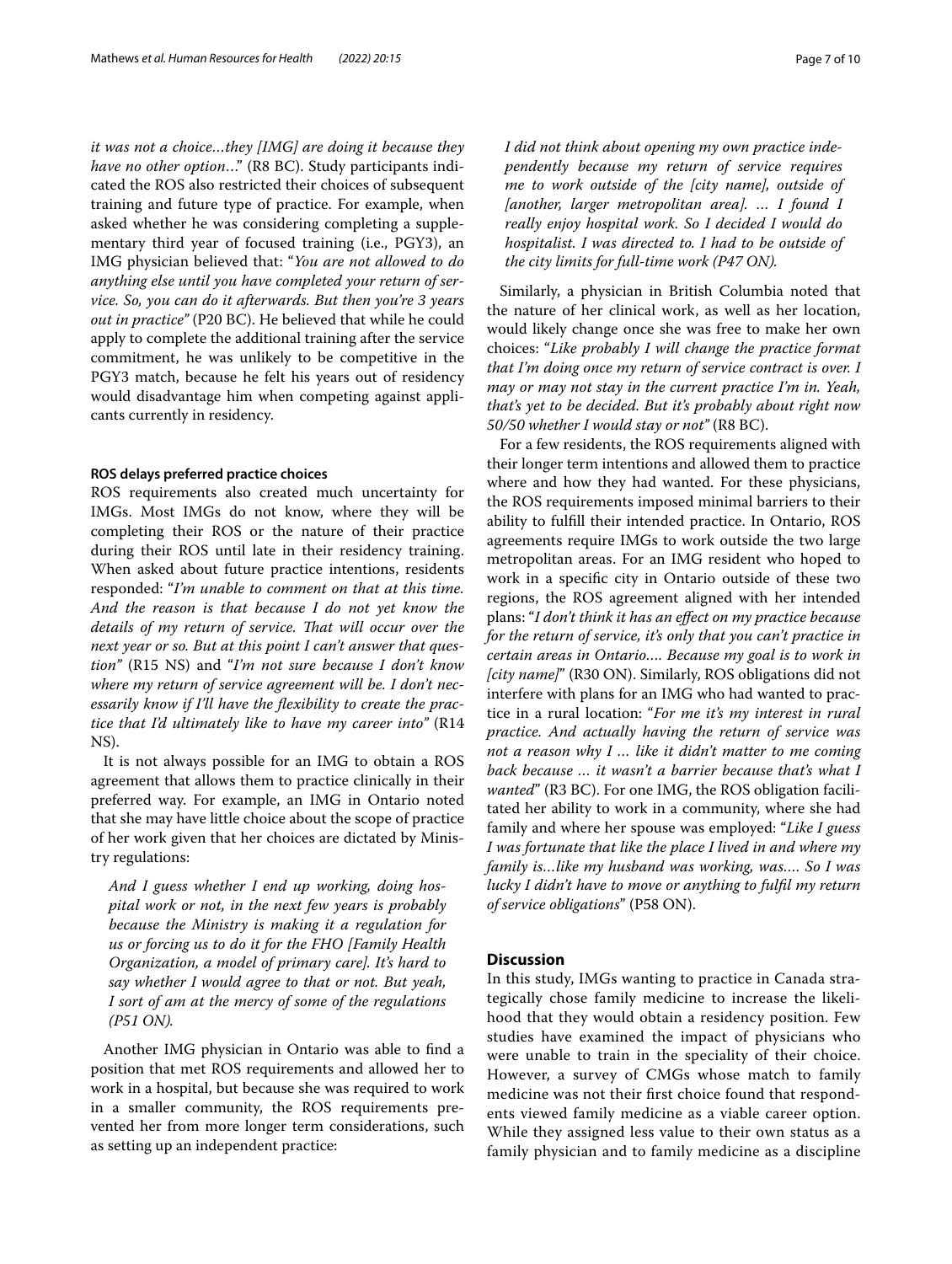at the end of their residency training than physicians who matched to family medicine as their frst choice, they nonetheless felt well-prepared to practice and had favourable impressions of the lifestyle that family medicine provided [[16](#page-8-12)].

ROS agreements infuenced participants' early-career practice intentions by restricting training choices and delaying preferred scope of practice and work in preferred locations. Many IMGs described their initial practice under the ROS requirement as an acquiescence to government regulations. It is unclear how ROS agreements afect the practice of IMGs in the longer term, once the service obligations have been completed. While a recent national survey of family medicine residents in Canada found that IMGs are more likely than CMGs to intend to provide comprehensive, longitudinal patient care within the frst 3 years of practice, the survey did not distinguish between respondents with and without ROS obligations [[17\]](#page-8-13). It is therefore unclear whether the responses in this national survey refect IMGs' ROS practice intentions or their practice intentions in the longer term, after their ROS commitment.

Many countries impose practice and location restrictions on IMGs and foreign students in domestic medical schools [[4\]](#page-8-3). Understanding the training and regulatory contexts in which these policies are used is integral to evaluating their impacts. Canada's approach of requiring IMGs to complete ROS agreements may contribute to high turnover (and an unstable rural workforce) if ROS opportunities are not aligned with IMGs' location and scope of practice preferences. We found that although IMG study participants were directed to complete their ROS obligation outside large urban centers, few suggested that they intended to remain in these smaller communities in the long term. Evaluations of ROS agreements in Canada have produced mixed results, and highlight that the contract terms and the regulatory and licensing context are important considerations. For example, an evaluation of residency-linked ROS agreements found that IMGs accounted for almost three-quarters of trainees who defaulted (neither fulflled service nor repaid funding) on their agreement, but the overall number of IMGs in the study was small [\[18](#page-8-14)]. In contrast, a recent evaluation of IMG ROS agreements in Manitoba found that roughly 60% of IMGs remained in rural communities after the service obligation was complete [\[17](#page-8-13)]. However, these IMGs did not complete residency training in Canada and had not obtained licensing credentials that would allow them to move to other provinces, which may have curtailed their options. Future studies, in Canada and elsewhere, should examine ROS fulfllment rates, the key contextual factors associated with ROS completion, and the impact of ROS agreements on IMG work location and practice patterns after ROS obligations are fulflled.

While workforce analysts call for policies in destination countries such as Canada to support the WHO Global Code of Practice in the International Recruitment of Health Personnel [\[19](#page-8-15), [20\]](#page-9-24), the IMGs included in the study are unlikely to have been actively recruited to immigrate to Canada and fll physician shortages. IMGs who are actively recruited to Canada are able to practice with provisional or restricted licenses without having completed residency training [\[17,](#page-8-13) [21\]](#page-9-25). Rather, ROS requirements illustrate the confict between policies that encourage the immigration of highly educated professionals and health workforce policies that inhibit immigrants' ability to work in their profession in Canada.

## **Limitations**

Our study only included data from IMG family physicians and included neither IMGs who matched to other specialist residency programs, nor IMGs who did not match to a residency position. While our participants represented a range of provinces and genders, further research is needed to examine the perspectives of IMGs excluded from the study, because they were unable to obtain a residency position and/or qualify for practice in Canada. Our participants were IMGs who trained or worked in family medicine in British Columbia, Nova Scotia, and Ontario; the results of the study may not be transferable to other groups of specialists, CMGs, or physicians who worked and trained in other provinces of Canada. Participants may also have been infuenced by social desirability bias, that is, providing answers that they believe will be viewed more favourably, such as their attitudes towards providing comprehensive care or their intention to fulfl ROS obligations. To mitigate this, participants were assured anonymity and the interviewers were trained to remain neutral in their responses and questions. Finally, our interpretation of the data may be infuenced by our own personal views and biases. To address this limitation, all authors reviewed a draft of the manuscript to ensure the description and interpretation of fndings were driven by study data.

#### **Conclusions**

The residency match is a critical period in the careers of medical trainees in Canada. ROS agreements are obligatory for most IMGs who complete residency training in Canada. Many IMGs strategically choose to specialize in family medicine to increase the likelihood of being able to work in Canada. Our study found that ROS agreements can restrict career choices and delay IMGs from their preferred scope of practice and location. Since most existing analyses of IMG early-career practice do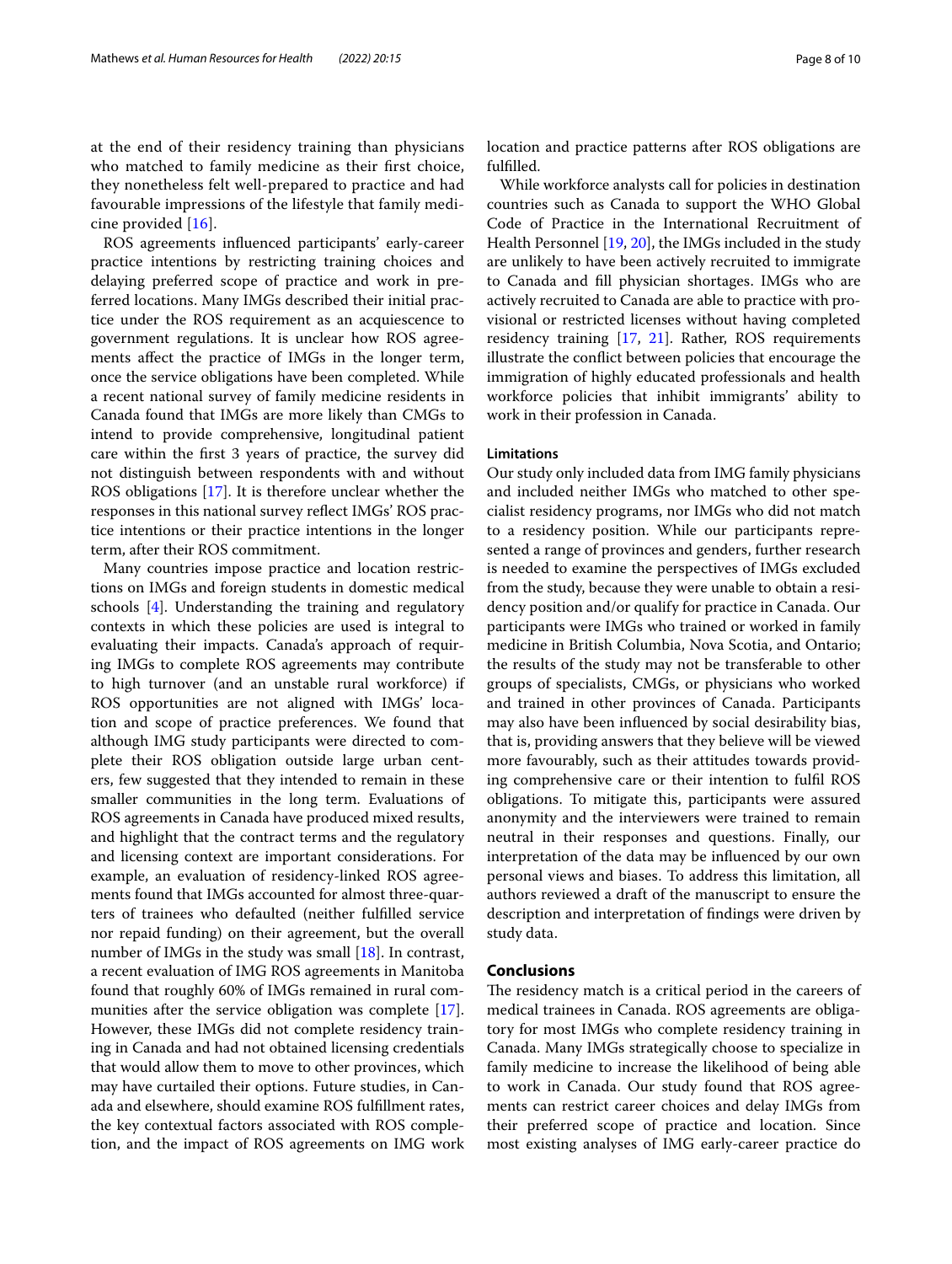not distinguish between ROS and self-determined practice, further research is needed to understand how ROS requirements infuence the longer term practice patterns of IMGs.

#### **Abbreviations**

IMG: International medical graduate; ROS: Return of service; CMG: Canadian medical graduate; NS: Nova Scotia; BC: British Columbia; ON: Ontario; CaRMS: Canadian Resident Matching Service; FHO: Family Health Organization.

#### **Acknowledgements**

We would like to thank all participants for their valuable contributions to this study, and Madeleine McKay who helped conduct interviews.

## **Authors' contributions**

MM and DR conducted the sub-analysis focussed on IMG-specifc issues, and drafted and revised the manuscript; EGM, LJG, MRL, AG conceived the larger project, obtained grant funding, supervised data collection and coding, helped develop the overall study's coding template, interpreted results and reviewed the manuscript; ER and LJ collected data, helped develop the overall study's coding template and coded the data, interpreted results, and reviewed the manuscript; DS, IS, STW, KS, KH assisted with development of the overall coding template, interpreted results and reviewed the manuscript. All authors approved the fnal draft.

#### **Funding**

This study was supported by Canadian Institutes of Health Research (R-PJT-155965).

## **Availability of data and materials**

The data sets generated and/or analysed during the current study are not publicly available due participant confdentiality but are available from the corresponding author on reasonable request.

## **Declarations**

#### **Ethics approval and consent to participate**

This study received ethical approval from the Simon Fraser University Office of Research Ethics with harmonised approval from the University of British Columbia, the University of Ottawa, the University of Western Ontario, the University of Ontario Institute of Technology, and the Nova Scotia Health Authority.

#### **Consent for publication**

Not applicable.

#### **Competing interests**

The authors declare that they have no competing interests.

#### **Author details**

<sup>1</sup> Department of Family Medicine, Schulich School of Medicine & Dentistry, University of Western Ontario, 1151 Richmond Street, London, ON N6A 5C1, United Kingdom. <sup>2</sup> School of Population and Public Health, University of British Columbia, 2206 E Mall, Vancouver, BC V6T 1Z3, Canada. <sup>3</sup> Department of Family Medicine Primary Care Unit, Dalhousie University, 1465 Brenton Street, Suite 402, Halifax, NS B3J 3T4, Canada. <sup>4</sup>Faculty of Health Sciences, Simon Fraser University, 8888 University Drive, Burnaby, BC V5A 1S6, Canada. <sup>5</sup>Family Medicine and Primary Care, Lee Kong Chian School of Medicine, Nanyang Technological University, Clinical Sciences Building (Novena), 11 Mandalay Road, Singapore 308232, Singapore. <sup>6</sup>Department of History, University of Ottawa, 55 Laurier Ave E, Ottawa, ON K1N 6N5, Canada. <sup>7</sup> Department of Family Medicine, Dalhousie University, 1465 Brenton Street, Suite 402, Halifax, NS B3J 3T4, Canada. <sup>8</sup> Department of Family Practice, University of British Columbia, Northern Medical Program, UNBC, 3333 University Way, Prince George, BC V2N 4Z9, Canada. <sup>9</sup> Department of Family Practice, University of British Columbia, 3rd Floor David Strangway Building, 5950 University Boulevard, Vancouver, BC V6T 1Z3, Canada. <sup>10</sup>UBC Centre for Health Services and Policy Research and School of Nursing, University of British Columbia, 201-2206 East Mall, Vancouver, BC V6T 1Z3, Canada. <sup>11</sup> Telfer School of Management, University of Ottawa, Desmarais Building, 55 Laurier Ave East, Ottawa, ON K1N 6N5, Canada.

Received: 25 October 2021 Accepted: 11 January 2022 Published online: 04 February 2022

#### **References**

- <span id="page-8-0"></span>1. Thomson G, Cohn K. IMG selection: Independent review of access to postgraduate programs by international medical graduates in Ontario. Volume 1: Findings and recommendations. Ontario Ministry of Health and Long-Term Care and the Council of Ontario Universities. 2011. [http://](http://www.health.gov.on.ca/en/common/ministry/publications/reports/thomson/v1_thomson.pdf) [www.health.gov.on.ca/en/common/ministry/publications/reports/thoms](http://www.health.gov.on.ca/en/common/ministry/publications/reports/thomson/v1_thomson.pdf) [on/v1\\_thomson.pdf.](http://www.health.gov.on.ca/en/common/ministry/publications/reports/thomson/v1_thomson.pdf) Accessed 21 Sept 2021.
- <span id="page-8-1"></span>2. Canadian Residency Matching Service. 2021 CaRMS Forum. CaRMs. 2021. <https://www.carms.ca/data-reports/r1-data-reports/> Accessed 21 Sept 2021.
- <span id="page-8-2"></span>3. Canadian Residency Matching Service. Eligibility criteria. CaRMs. 2021. [https://www.carms.ca/match/r-1-main-residency-match/eligibility-crite](https://www.carms.ca/match/r-1-main-residency-match/eligibility-criteria/) [ria/.](https://www.carms.ca/match/r-1-main-residency-match/eligibility-criteria/) Accessed 04 Aug 2021.
- <span id="page-8-3"></span>Bärnighausen T, Bloom DE. Financial incentives for return of service in underserved areas: a systematic review. BMC Health Serv Res. 2009;8(86):1–17. <https://doi.org/10.1186/1472-6963-9-86>.
- 5. Mason HR. Efectiveness of student aid programs tied to a service commitment. J Med Educ. 1971;46:575–83.
- <span id="page-8-5"></span>6. Neufeld SM, Mathews M. Canadian return for service bursary programs for medical trainees. Healthc Policy. 2011;7(4):82–94.
- Pathman DE, Taylor DH, Konrad TR, King TS, Harris T, Henderson TM, et al. State scholarship, loan forgiveness and related programs: The unheralded safety net. JAMA. 2000;284(16):2084–92. [https://doi.org/10.1001/jama.](https://doi.org/10.1001/jama.284.16.2084) [284.16.2084](https://doi.org/10.1001/jama.284.16.2084).
- <span id="page-8-4"></span>8. Sempowski IP. Efectiveness of fnancial incentives in exchange for rural and underserviced area return-of-service commitments: Systematic review of the literature. Can J Rural Med. 2004;9(2):82–8.
- <span id="page-8-6"></span>9. Neiterman E, Bourgeault IL. Professional integration as a process of professional resocialization: internationally educated health professionals in Canada. Soc Sci Med. 2015;131:74–81. [https://doi.org/10.1016/j.socsc](https://doi.org/10.1016/j.socscimed.2015.02.043) [imed.2015.02.043.](https://doi.org/10.1016/j.socscimed.2015.02.043)
- <span id="page-8-7"></span>10. Neiterman E, Bourgeault IL, Covell C. What do we know and not know about the professional integration of international medical graduates (IMGs) in Canada? Recommendations for research and policy from a scoping review of the literature. Healthc Policy. 2017;12(4):18–32.
- <span id="page-8-8"></span>11. Lavergne MR, Goldsmith LJ, Grudniewicz A, Rudoler D, Marshall EG, Ahuja M, et al. Practice patterns among early-career primary care (ECPC) physicians and workforce planning implications: protocol for a mixed methods study. BMJ Open. 2019;9: e030477. [https://doi.org/10.1136/bmjop](https://doi.org/10.1136/bmjopen-2019-03047) [en-2019-03047.](https://doi.org/10.1136/bmjopen-2019-03047)
- <span id="page-8-9"></span>12. Patton MQ. Qualitative research & evaluation methods. 4th ed. Thousand Oaks: SAGE Publications; 2015.
- 13. Morse J. Designing funded qualitative research. In: Denzin NK, Lincoln YS, editors. Handbook of qualitative research. Thousand Oaks: SAGE Publications; 1994. p. 220–35.
- <span id="page-8-10"></span>14. Burke LA, Miller MK. Phone interviewing as a means of data collection: Lessons learned and practical recommendations. Forum Qual Soc Res. 2001. [https://doi.org/10.17169/fqs-2.2.959.](https://doi.org/10.17169/fqs-2.2.959)
- <span id="page-8-11"></span>15. Aronson J. A pragmatic view of thematic analysis. Quality. 1995;2(1):1–3. [https://doi.org/10.46743/2160-3715/1995.2069.](https://doi.org/10.46743/2160-3715/1995.2069)
- <span id="page-8-12"></span>16. Woloschuk W, Myhre D, Dickinson J, Ross S. Implications of not matching to a frst-choice discipline: a family medicine perspective. Can Med Educ J. 2017;8(3):E30–6.
- <span id="page-8-13"></span>17. Mowat S, Reslerova M, Sisler J. Retention in a 10-year cohort of internationally trained family physicians licensed in Manitoba. Can J Rural Med. 2017;22(1):13–9.
- <span id="page-8-14"></span>18. Mathews M, Heath SL, Neufeld SM, Samarasena A. Evaluation of physician return-for-service agreements in Newfoundland and Labrador. Healthc Policy. 2013;8(3):42–56.
- <span id="page-8-15"></span>19. Bourgeault IL, Labonté R, Packer C, Runnels V, Murphy GT. Knowledge and potential impact of the WHO global code of practice on the international recruitment of health personnel: Does it matter for source and